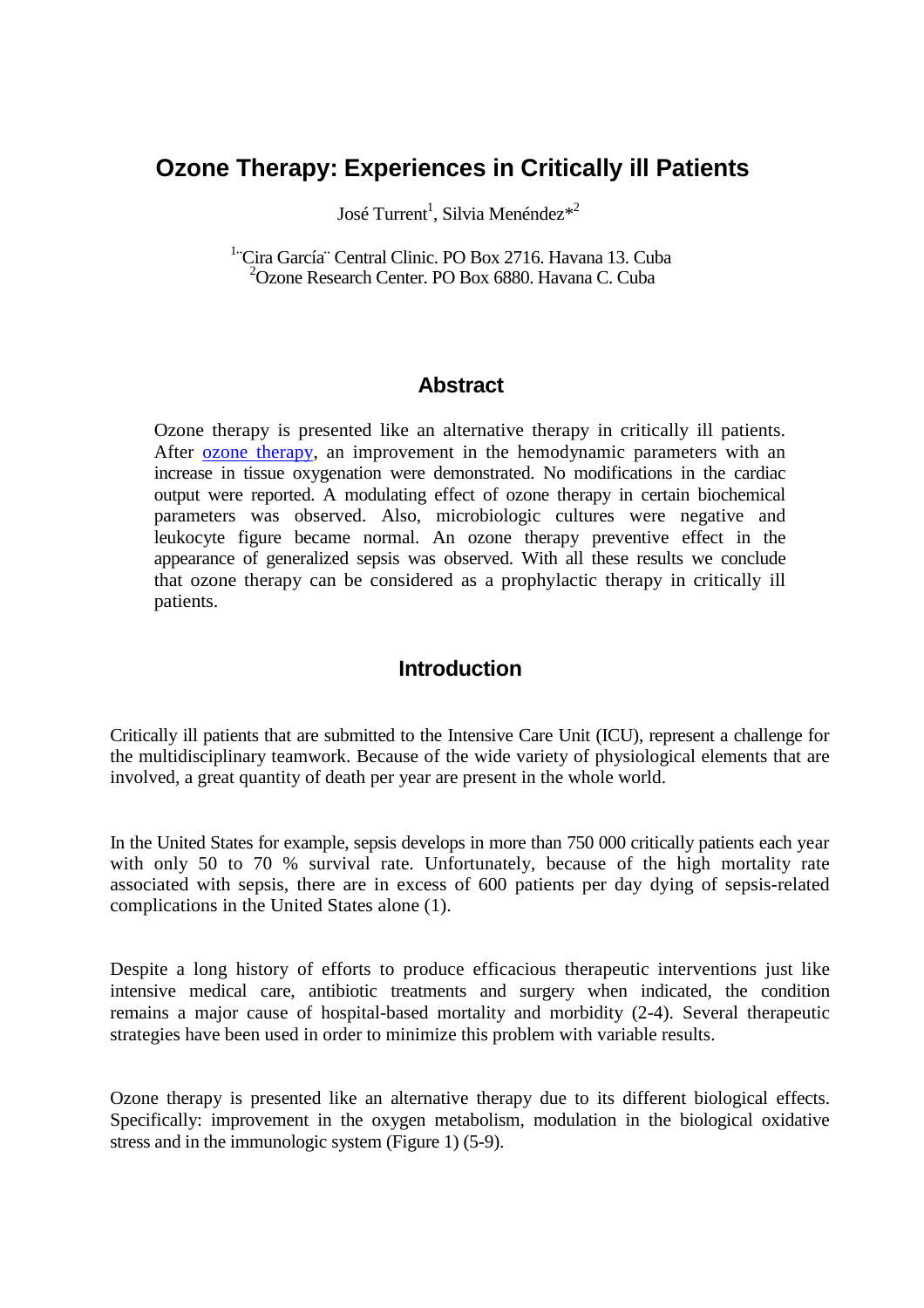

Figure 1. Biological effects of ozone.

All the effects above mentioned are closely linked with the recovery and prognosis of critical patients. Taking into account all these aspects and also preliminary experiences (10,11), the results, using ozone therapy in a group of patients hospitalized in the ICU, are presented.

## **Materials and Methods**

## **Patients and Treatment**

A multicenter study in 20 patients hospitalized in the ICU was performed. Patients presented the following inclusion criteria: less than 65 years old, cranial and/or thoracic trauma, submitted to surgery or not, with mechanical ventilation or not, without humoral, radiologic or microbiologic evidence of clinical infection, without criteria of brain death.

Prophylactic ozone was administered, daily, by major autohemotherapy (200 ml of blood with anticoagulant mixture with 200 ml of ozone/oxygen, at a concentration of 45 mg/l) during 5 sessions. Prophylactic antibiotic therapy was not indicated.

Clinical laboratory test and radiologic studies were performed, daily, in each patient, during the first 5 days of evolution. To 13 patients that needed mechanical ventilation, hemodynamic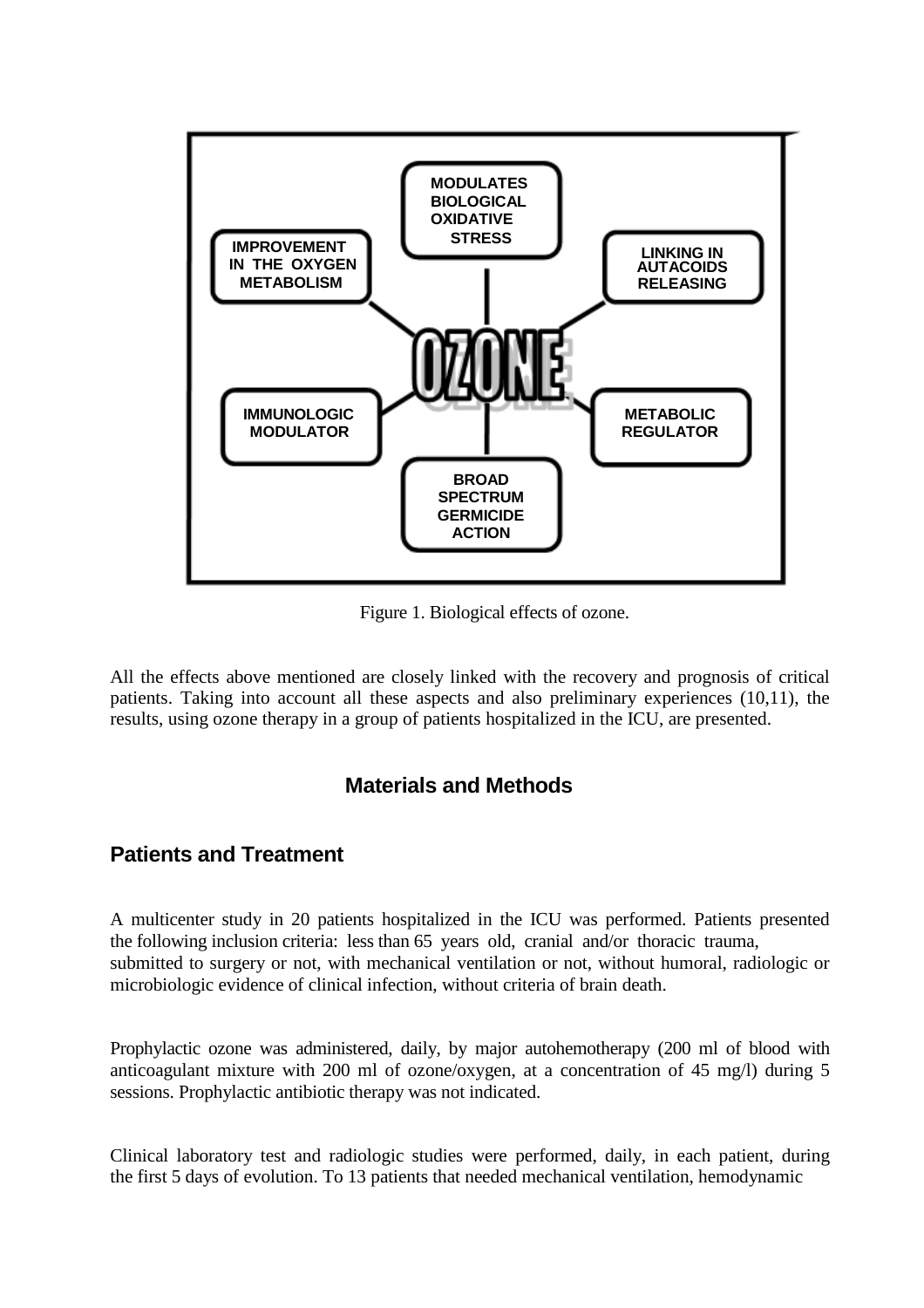determinations were performed using thermodilution with Swan Ganz catheter, before ozone therapy and after each hour up to 4 hours. This was repeated every day during the 5 days of [ozone therapy.](http://www.ozonemachine.org/)

#### **Results**

From the 13 patients that needed ventilator support, 10 were weaning from the machine. The other 3 patients died, due to the magnitude of the cranial trauma (Table I).

| Table 1. Distribution of patients |  |
|-----------------------------------|--|
|-----------------------------------|--|

| Number of patients Respiratory Support Survivors |  | )ied |
|--------------------------------------------------|--|------|
|                                                  |  |      |

After ozone therapy, an improvement in the hemodynamic parameters with an increase in tissue oxygenation were demonstrated. A shift of the  $HbO<sub>2</sub>/Hb$  balance to the right, towards deoxygenated hemoglobin, improving peripheral oxygen supply was observed. Also, an increase in hemoglobin saturation with high oxygen partial pressure figures and normalization of the difference alveolus-capillary oxygen (DA-a02) were found. No modifications in the cardiac output (CO) were reported (Figures 2, 3, 4 and 5).



Figure 2. Hemoglobin oxygen saturation measurements.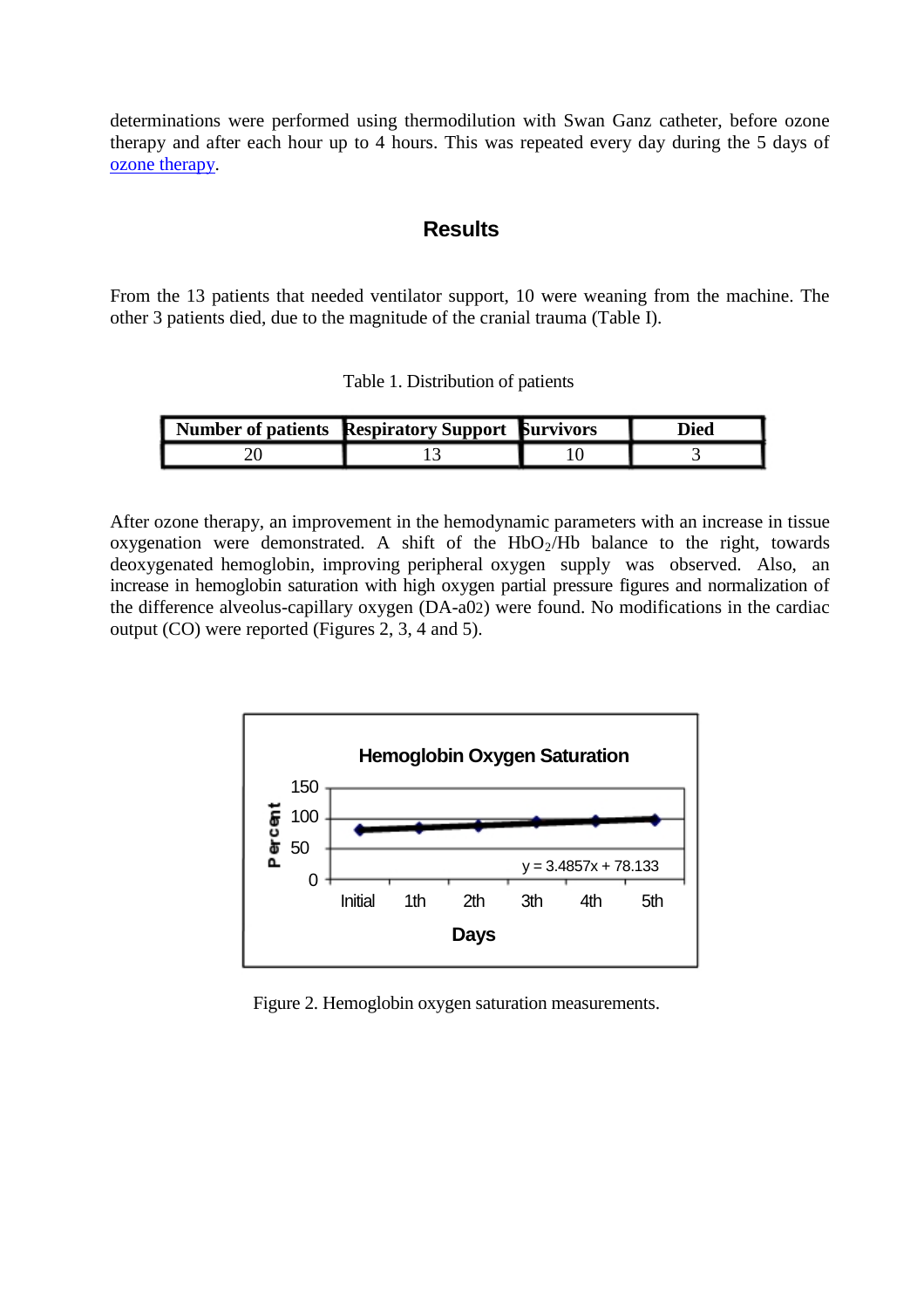

Figure 3. Results of the difference alveolus-capillary oxygen.



Figure 4. Oxygen partial pressure measurements.



Figure 5. Cardiac output measurements.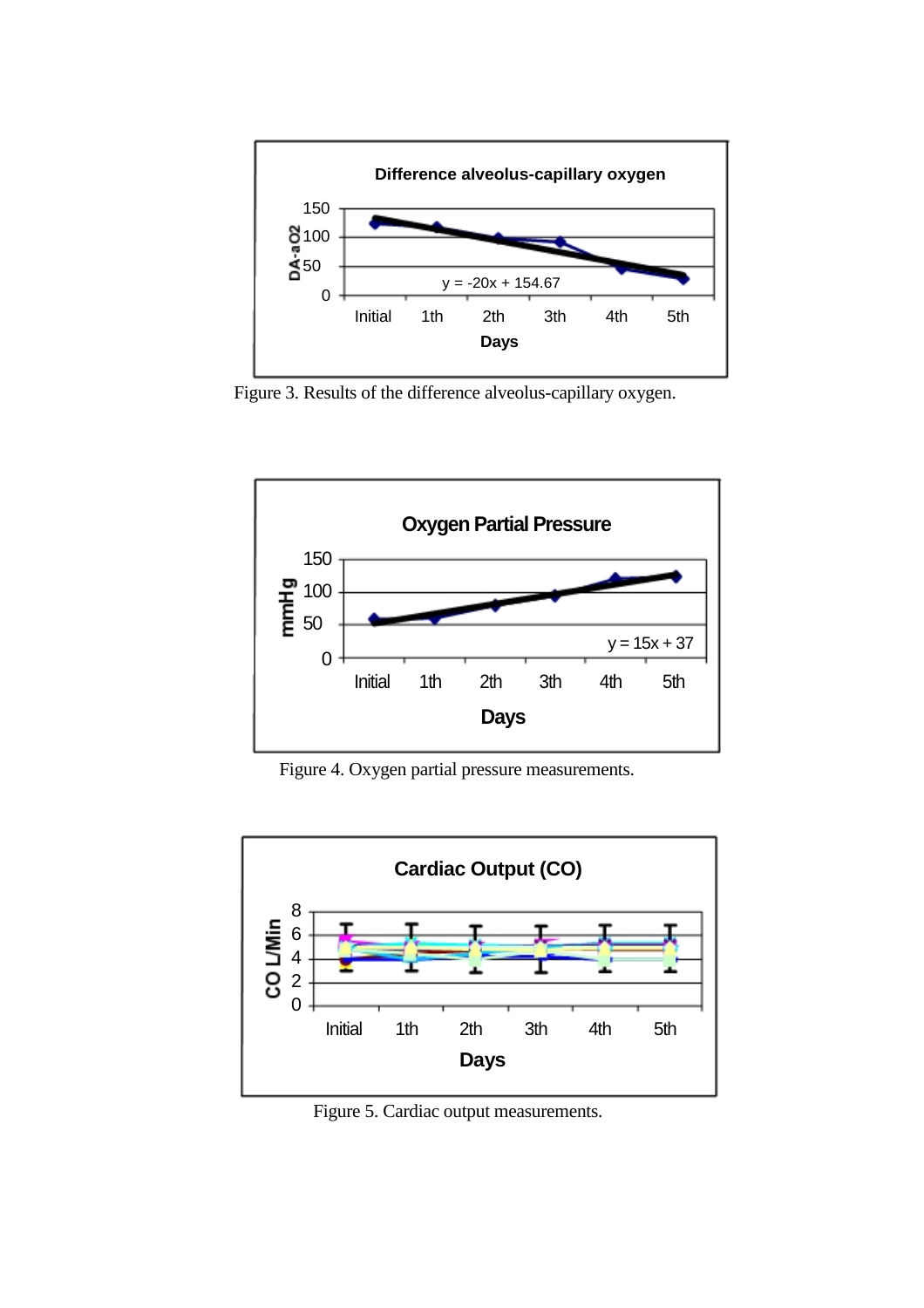A modulating effect of ozone therapy in certain biochemical parameters, such as a decrease of the metabolic acidosis and a fast normalization in glucose figures in blood were achieved (See figures 6 and 7).



Figure 6. Arterial blood pH measurements.



Figure 7. Blood glucose levels measurements.

Also, microbiologic cultures were negative and leukocyte count figure became normal (Figure 8).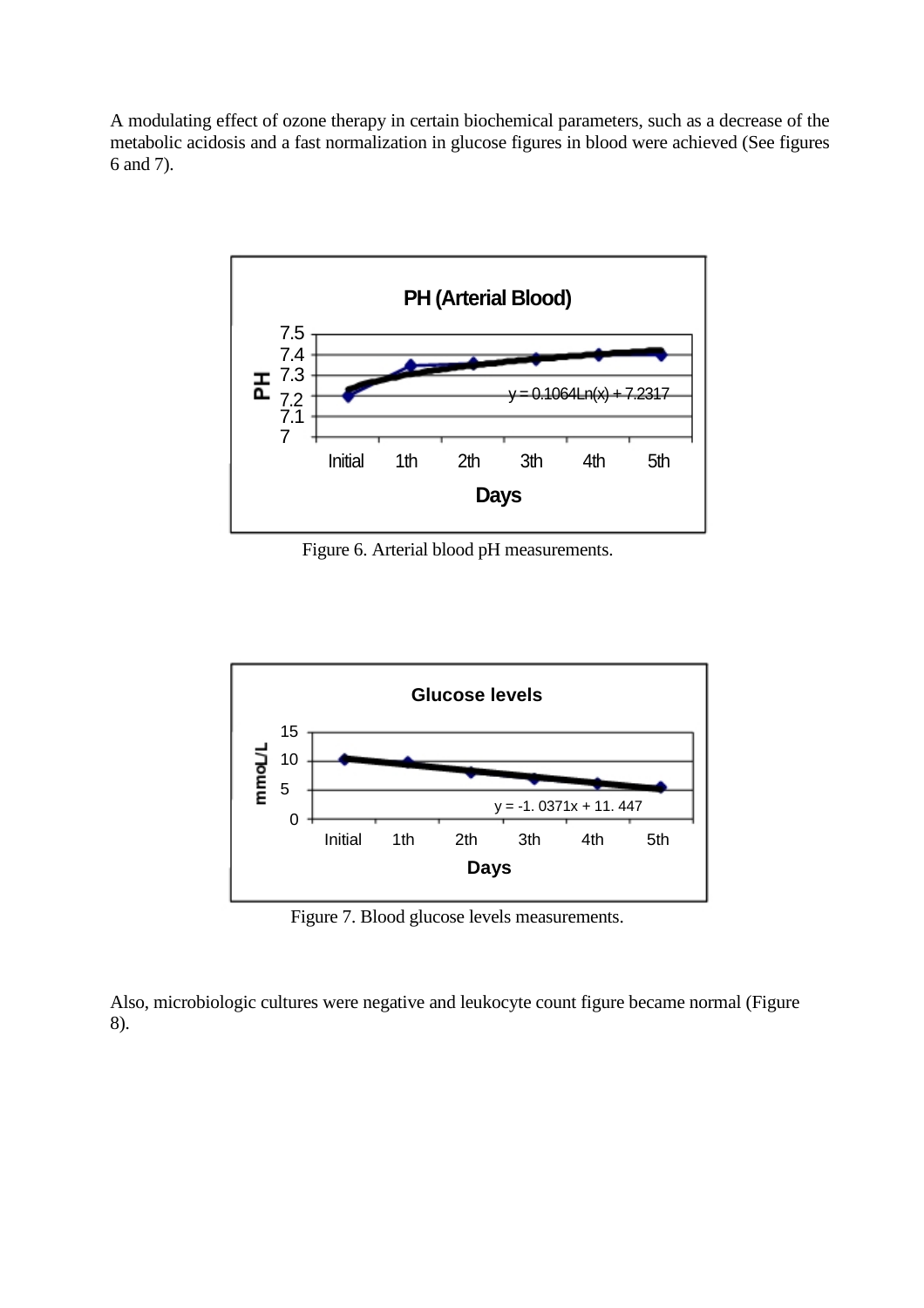

Figure 8. Leucocyte count.

Taking into account radiologic studies, no significant incidence of lung sepsis was found and if it existed, it can be controlled without using second or third generation antibiotics. Finally an ozone therapy preventive effect in the appearance of generalized sepsis was observed.

### **Discussion**

No several reports were founded concerning to ozone therapy applied in critically ill patients. Our experiences are a new approach in the management of patients admitted in ICU and must be considered as a new tool in this field.

It was a relevant finding the improvement in the tissue oxygenation according to an increase in hemoglobin saturation, with high oxygen partial pressure and gradual normalization of the difference alveolus-capillary oxygen (DA-a02). This ozone effect has been reported in several papers (8,9).

No modifications in the cardiac output (CO) were founded in this study. Recently, some references report benefits about the hemodynamic stability of patients with severe sepsis (12). In the other hand, the no significant incidence of lung sepsis and the possibilities to handle with routine antibiotics allow to reduce the adverse reactions closely linked with their use (immuno-depression, infections by opportunistic microorganisms, renal failure, etc.). The widespread use of broad-spectrum antibiotics can increased the rates of both antibiotic resistance and nosocomial infections, and these have a direct impact on the incidence of sepsis. All those aspects cause severe complications and contribute to a bad prognosis during the recovery of many patients (13). It is well established (8,9) the great germicide power of ozone. Beside the disinfectant properties, ozone appears to stimulate the phagocytic activity of neutrophils and to modify immunoglobulin levels (9). Also, ozone at therapeutical doses, can act upon human peripheral blood mononuclear cells, as a mild cytokine´s inducer. The exclusive microenvironmental release of cytokines may have the advantage of activating suppressed immune cells with the stimulating phagocytosis, natural killer and other T.cell cytotoxic activities (8,9,14-16).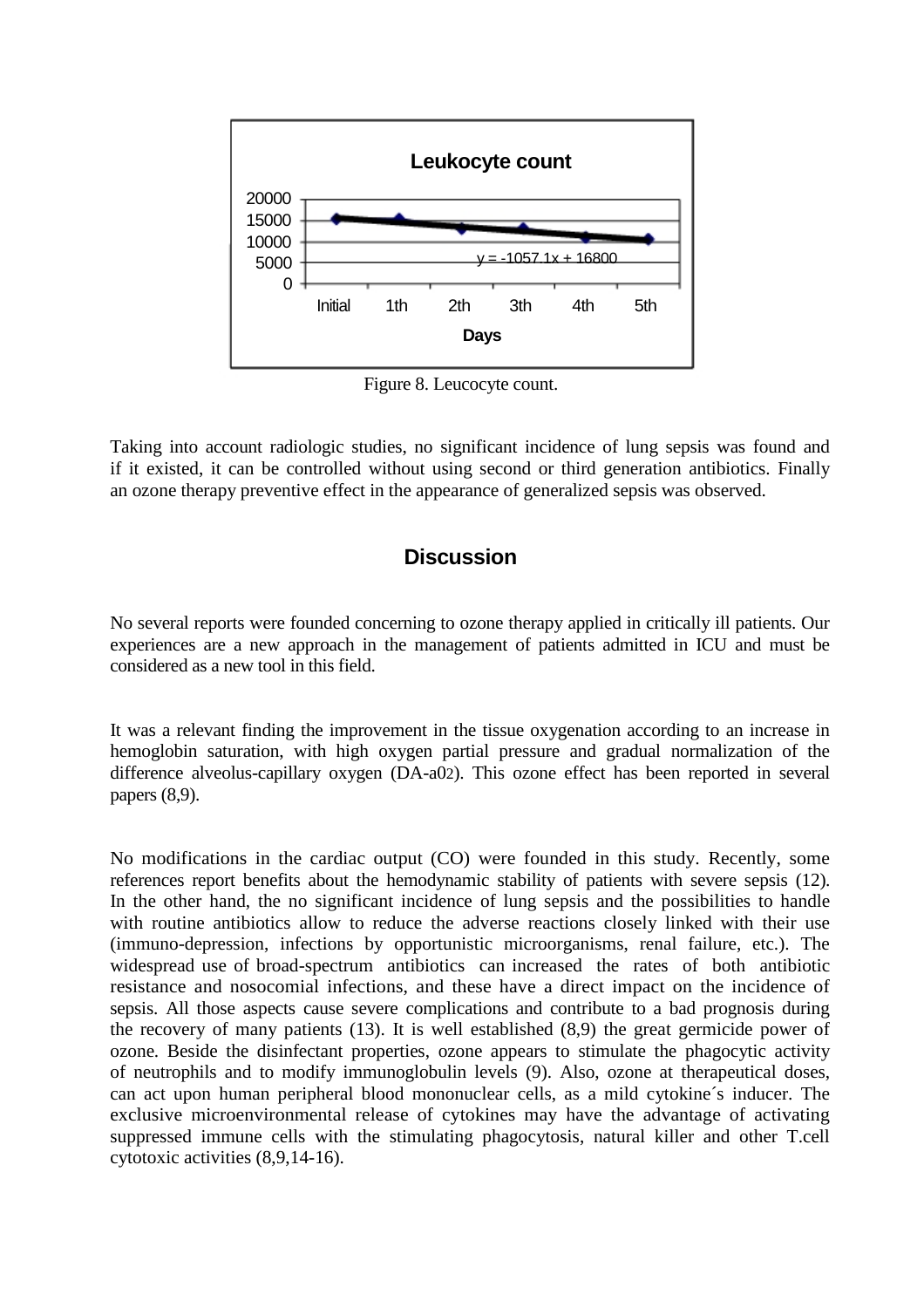In the same way an adequate metabolic control, such as a decrease of the metabolic acidosis and a fast normalization in the glucose blood levels, are in correspondence with a good cellular statement. Lactate accumulation is associated with intracellular acidosis, an important cause of cellular injury, resulting in direct structural damage to cells and increased Ca2+ accumulation in tissue (17). It have been proved, in preclinical and clinical studies (5,7,18,19) that ozone oxidative preconditioning reduced lactate and uric formation and controlled the oxidative stress.

#### **Conclusions**

With all these results achieved, ozone therapy can be considered as a prophylactic therapy in critically ill patients. All the efforts concerning to diminished a possible septic complication or to prevent a septicemia, in a critically ill patient, are a new step for the Medical Science.

## **Key Words**

Ozone; critically ill patients; septic complications; oxygen partial pressure.

#### **References**

- 1. "New evolutions in understanding and managing patients with sepsis: Focus on the role of therapy with recombinant human activated Protein C", *Critical Care Treatment Updates Medscape, Inc*. *Ed*. (2000).
- 2. Bosch, X. "Drug reduces death from sepsis", *BMJ.,* 322:638-645 (2001).
- 3. Martin, G.S. "Diagnosis and Treatment of the Critically Ill Sepsis Patient", *30th International Educational and Scientific Symposium of the Society of Critical Care Medicine*, Day 1 - February 10 (2001).
- 4. Warren, H.S. "Understanding Sepsis: New Findings, New Theories", *Infectious Diseases Society of America Ed.,* 37th Annual Meeting*,* Day 2 - November 19 (1999).
- 5. León, O.S., Menéndez, S., Merino, N., Castillo, R., Sam, S., Pérez, L., Cruz, E., Bocci, V. "Ozone oxidative preconditioning: a protection against cellular damage by free radicals", *Mediators of Inflammation*, 7:289-294 (1998).
- 6. Barber, E., Menéndez, S., León, O.S., Barber, M.O., Merino, N., Calunga, J.L.,Cruz, E., Bocci, V. "Prevention of renal injury after induction of ozone tolerance in rats submitted to warm ischemia", *Mediators of Inflammation*, 8:37-41 (1999).
- 7. Hernández, F., Menéndez, S., Wong, R. "Decrease of blood cholesterol and stimulation of antioxidative response in cardiopathy patients treated with endovenous ozone therapy", *Free Rad. Biol. Med*., 19:115-119 (1995).